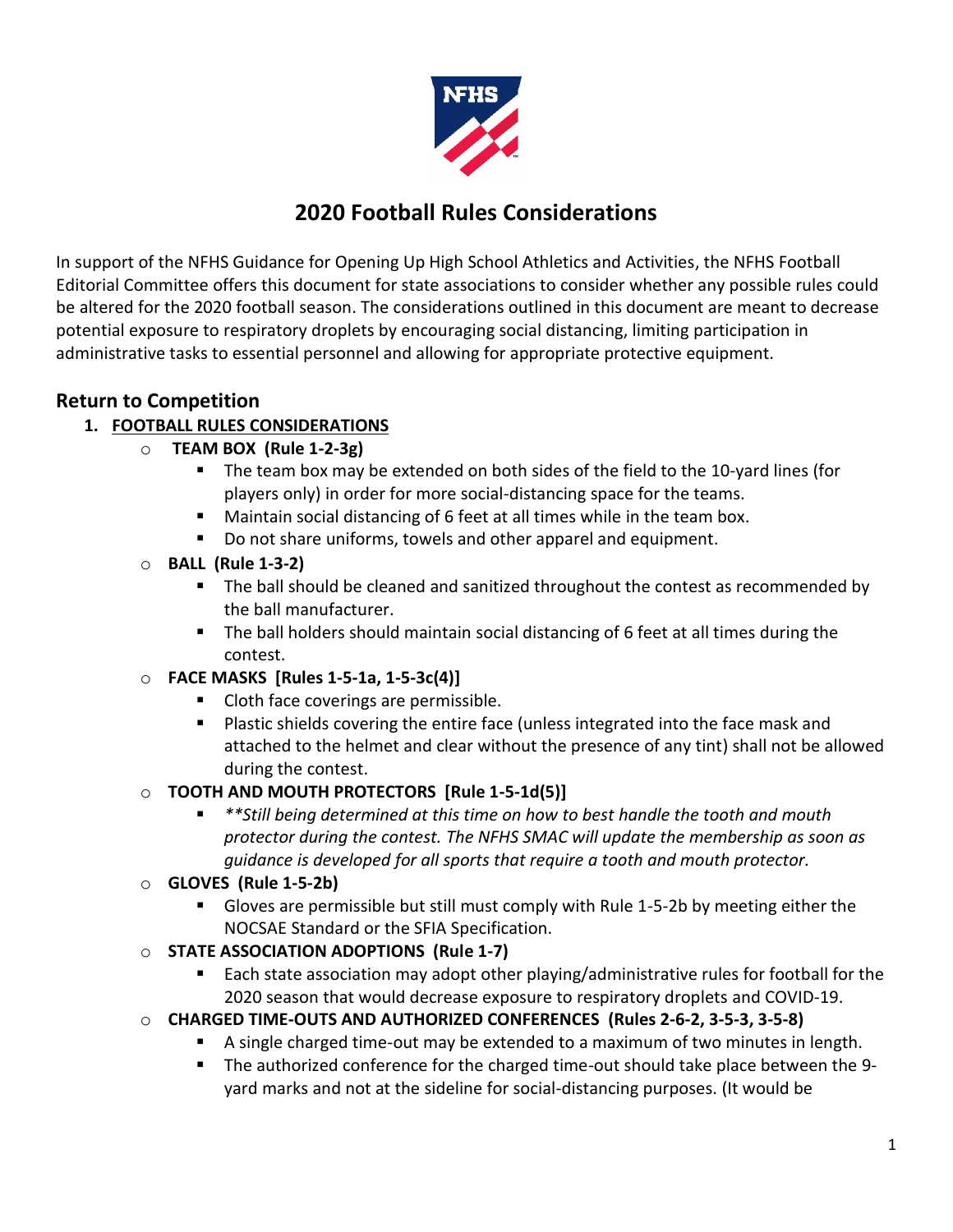permissible for more than one coach to be involved in this conference and for technology to be used.)

■ Each game official and player should have their own beverage container brought out to them on the field.

#### o **INTERMISSION BETWEEN PERIODS AND AFTER SCORING (Rule 3-5-7l)**

■ The intermission may be extended to a maximum of two minutes between the first and second and the third and fourth periods and following a try, successful field goal or safety, and prior to the succeeding free kick.

#### **2. FOOTBALL GAME OFFICIALS MANUAL CONSIDERATIONS**

#### o **GAME OFFICIALS UNIFORM AND EQUIPMENT**

- Electronic whistles are permissible (supplies are limited).
	- Choose a whistle whose tone will carry outside.
	- Fox 40 Mini -
	- Fox 40 Unisex Electronic (3 tone) -
	- Ergo-Guard (3 tone) orange
	- Windsor (3 tone)
	- Check the market for other choices
- Cloth face coverings are permissible.
- Gloves are permissible.
- Do not share uniforms, towels and other apparel and equipment.

#### o **PREGAME CONFERENCE, COIN TOSS AND OVERTIME PROCEDURES**

- For the coin toss, limit attendees to the referee, umpire and one designated representative from each team.
- Coin toss should take place in the center of the field with designated individuals maintaining social distancing of 6 feet.
- No handshakes prior to and following the coin toss.
- Maintain social distancing of 6 feet while performing all pregame responsibilities with all officiating crew members, game administration staff, line-to-gain crew, clock operators, individuals handling the balls during the game and team personnel.
- For the overtime procedure, please use the same procedure as used at the start of the contest for the coin toss.

### **3. PRE AND POST GAME CONSIDERATIONS**

- Suspend pregame protocol of shaking hands during introductions.
- Suspend postgame protocol of shaking hands.

### **4. FINAL CONSIDERATIONS FOR FOOTBALL**

- Before, during and after the contest, players, coaches, game officials, team personnel and game administration officials should wash and sanitize their hands as often as possible.
- Maintain social distancing of 6 feet at all times while on the sidelines and on the field of play when possible.
- Everyone should have their own beverage container that is not shared.